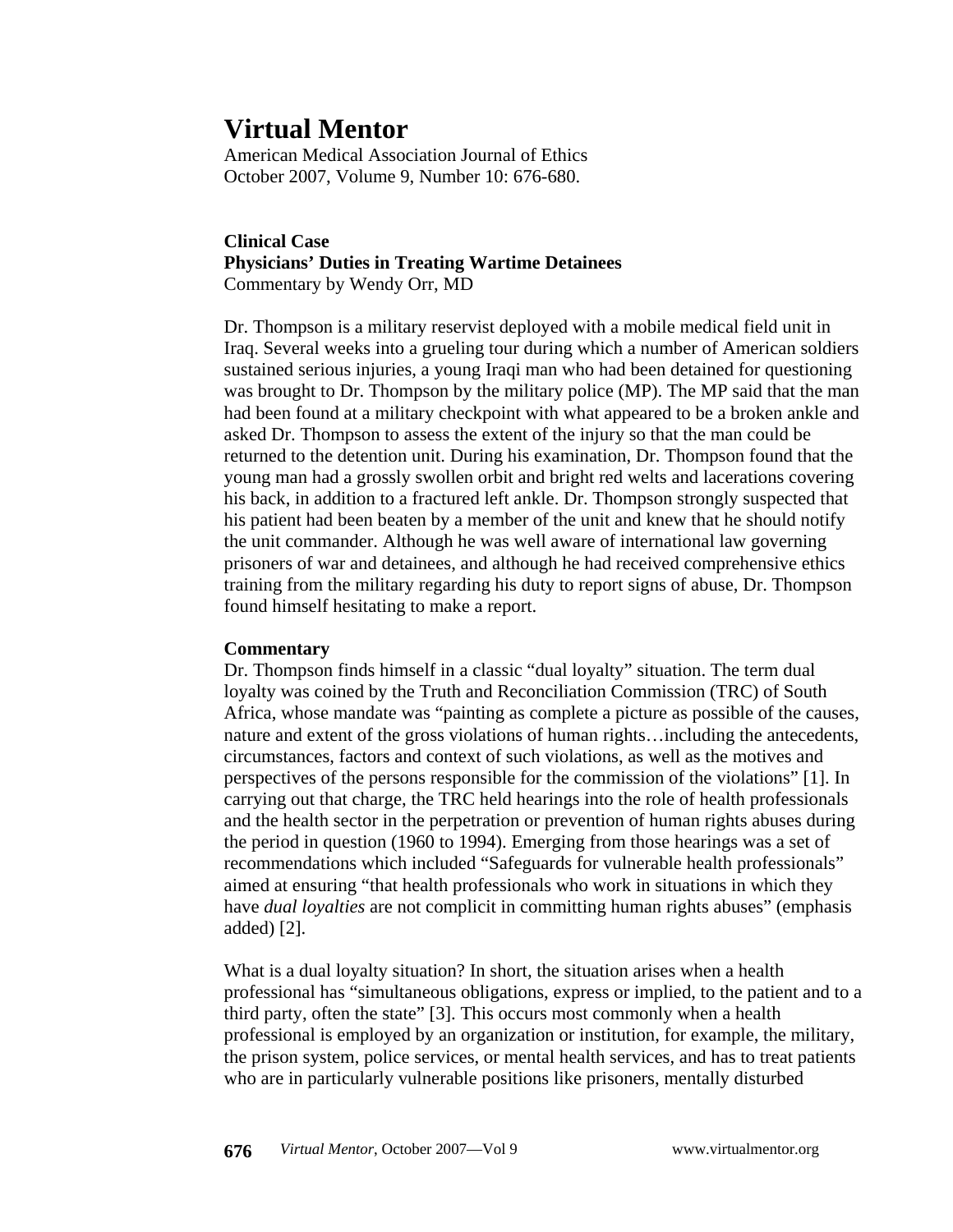people, prisoners of war, or detainees. Supposedly a doctor's first obligation is to his or her patient—but what happens when serving the best interests of the patient conflicts with what the employer believes is in the best interests of national security or some "greater good"?

This is the situation in which Dr. Thompson finds himself. He is employed by the U.S. military, working under trying and traumatic circumstances in Iraq. He has seen a number of his fellow countrymen and women seriously injured as a result of Iraqi actions. The Iraqis are the enemy. He now is confronted with one of these enemies who may well be responsible for the suffering of American soldiers. Is that why he hesitates to make a report? Does Dr. Thompson believe that the detainee deserves whatever physical punishment was meted out to him?

This might sound absolutely absurd, but while I was working as a prison doctor at the height of the South African apartheid era, I heard medical colleagues say, when confronted with beaten and tortured political detainees, "Well, he probably deserved it," or, "They're the ones running round the townships throwing stones and burning tyres—what do they expect?"

Perhaps Dr. Thompson hesitates because he realizes that reporting torture or abuse will be pointless anyway—the report will be filed in drawer X, and the Iraqi detainee will return to exactly the same conditions and risks of abuse whence he came. "So I may as well keep my head down and not make waves," might be Dr. Thompson's rationale.

Maybe Dr. Thompson's reluctance is the result of his thinking of the patient's best interests. It is not uncommon for detainees and prisoners who report abuse to be punished for doing so. After all, the young Iraqi man is not going home after he has been examined; he is going right back to the detention centre where his abusers have access to him and may simply beat him again for having tried to get them into trouble.

Whatever Dr. Thompson's reasons for hesitating, he does have to decide how he will (or will not) act. He knows what he is supposed to do. The Geneva Convention states, *inter alia*:

Prisoners of war must at all times be humanely treated. Any unlawful act or omission by the Detaining Power causing death or seriously endangering the health of a prisoner of war in its custody is prohibited, and will be regarded as a serious breach of the present Convention. In particular, no prisoner of war may be subjected to physical mutilation…. Likewise, prisoners of war must at all times be protected, particularly against acts of violence or intimidation and against insults and public curiosity [4].

The same Convention goes on to say that: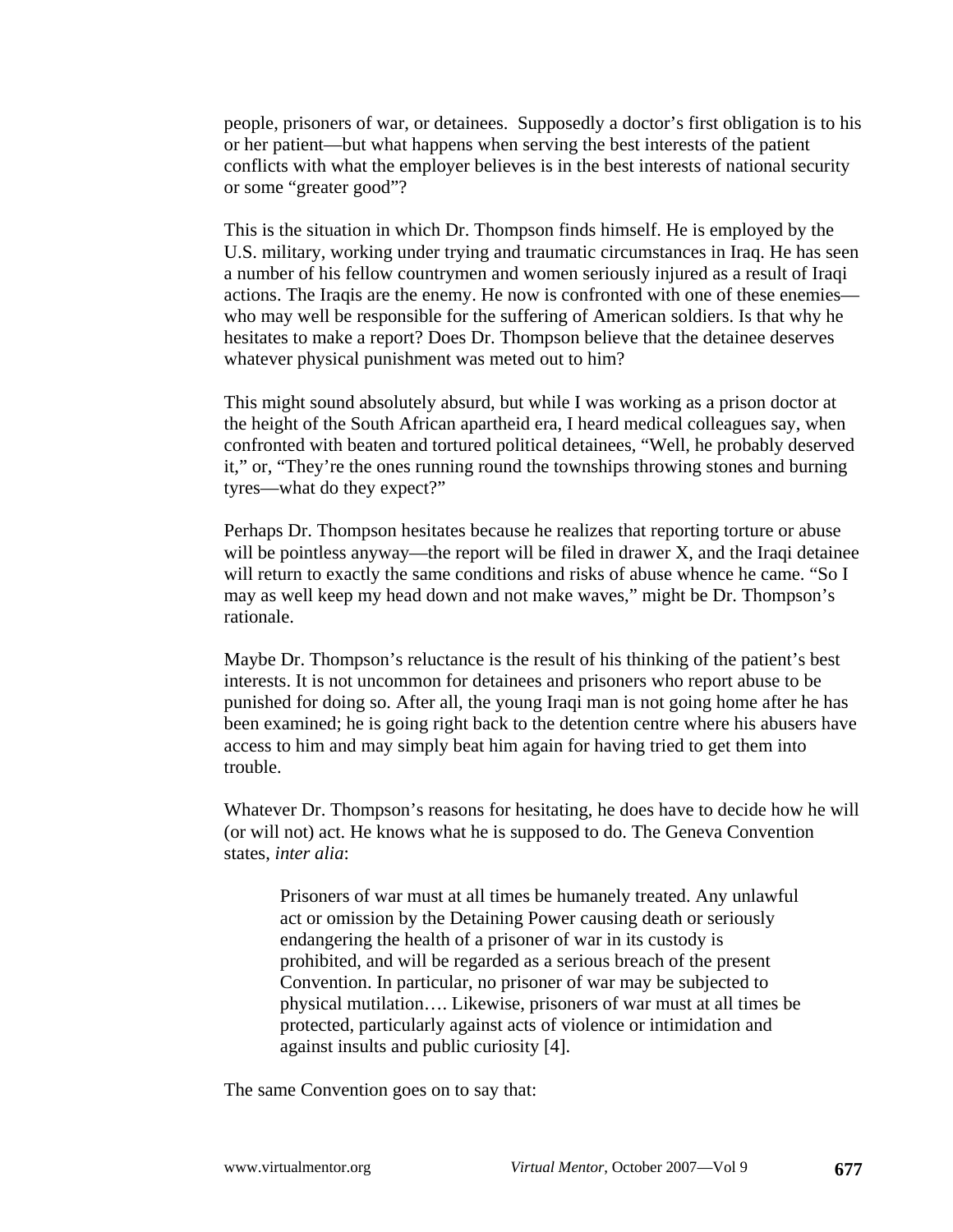Every camp shall have an adequate infirmary where prisoners of war may have the attention they require.... Prisoners of war suffering from serious disease, or whose condition necessitates special treatment, a surgical operation or hospital care, must be admitted to any military or civilian medical unit where such treatment can be given [4].

The Declaration of Tokyo states:

The doctor shall not countenance, condone or participate in the practice of torture or other forms of cruel, inhuman or degrading procedures, whatever the offence of which the victim of such procedures is suspected, accused or guilty, and whatever the victim's beliefs or motives, and in all situations, including armed conflict and civil strife [5].

Thus what Dr. Thompson should do firstly is ensure that his patient receives the appropriate care and medical treatment. Judging from the description of his injuries, this would necessitate admission to whatever hospital facility is available. So for a few days at least, the detainee will be safe from further assault. Dr. Thompson must carefully record the man's injuries and any report or allegations that the patient makes as to how those injuries were caused. If the man does claim assault, Dr. Thompson should document whether, in his opinion, the injuries are consistent with the history. Dr. Thompson's responsibility goes beyond simply providing immediate treatment and recording injuries; he should do whatever he can to prevent further injury to the Iraqi man, and he must report what he has recorded.

Strangely enough, while documents like the Declaration of Tokyo insist that a doctor "shall not countenance…the practice of torture or other forms of cruel, inhuman or degrading procedures" [5], commentary by human rights groups on an individual practitioner's obligation to speak out remain vague.

The WMA's 1997 declaration states that physicians have a "responsibility to honour their commitment as physicians to serve humanity and to resist any pressure to act contrary to the ethical principles governing their dedication to this task." The WMA has not, however, clarified the duty of each individual physician to speak out on behalf of victims of human rights violations. Such clarification, as well as developing means for fulfilling it, remains essential [3].

In its guidelines for military health professionals, the Physicians for Human Rights report on dual loyalty did take that next step by stating:

Military health professionals should report violations of human rights that interfere with their ability to comply with their duty of loyalty to patients to appropriate authorities and report human rights violations perpetrated by their own troops as well as by others.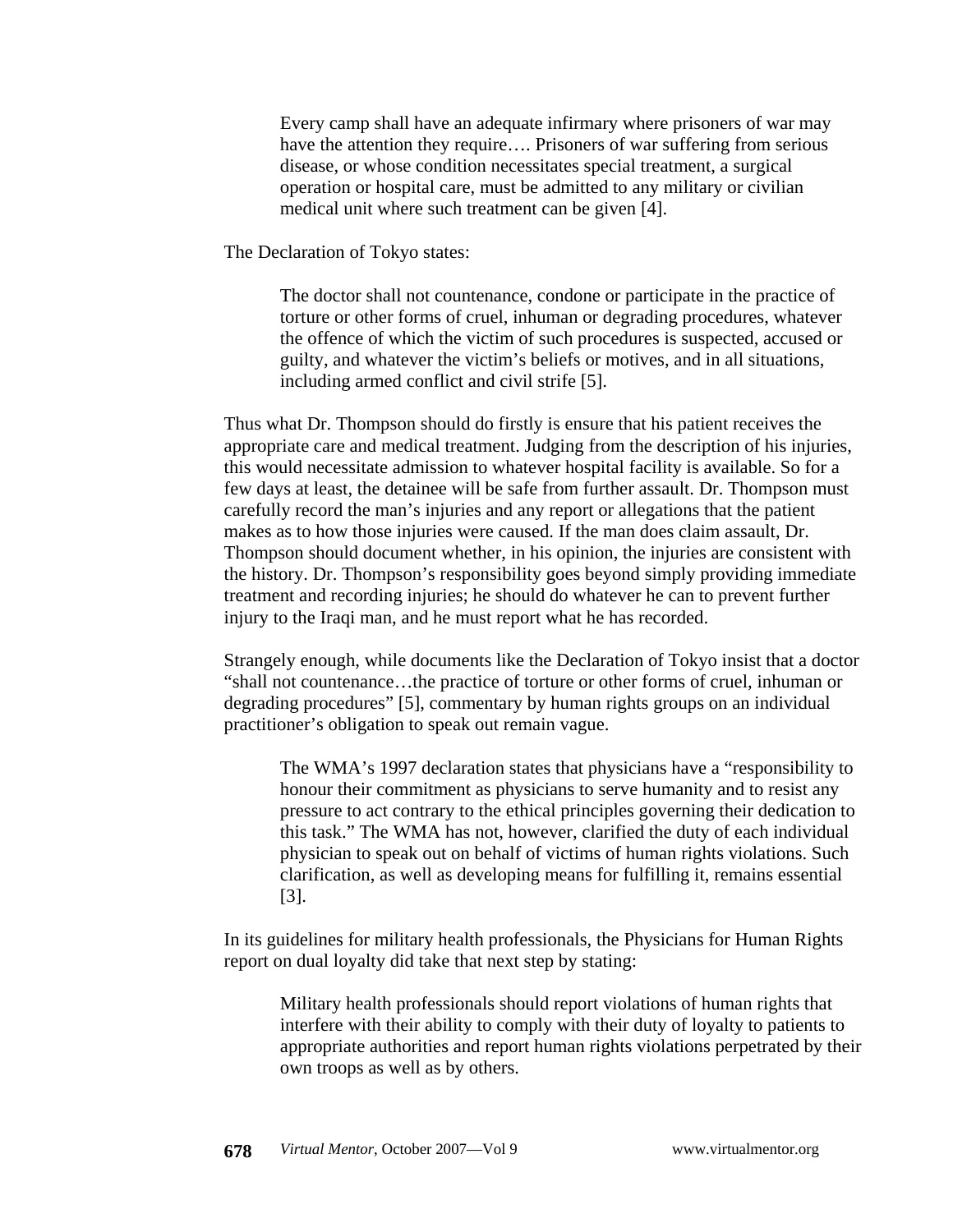Military health professionals should maintain their independence and report human rights violations as civilian health professionals do.... The military health professional should especially take steps to report violations of the Geneva Convention [3].

But to whom should Dr. Thompson report? Ideally, he should be able to report to his superior—but, if that person is a commanding officer and not a physician, this may not be the best thing for Dr. Thompson or for his patient. If Dr. Thompson has any doubts about his unit commander's willingness to take appropriate action against the perpetrator of the abuse and to protect the Iraqi patient, it may be advisable for him to seek alternate ways of reporting. Within the military, he might report to a more senior doctor or perhaps to a chaplain, if the former option is logistically difficult. The other option would be to go an entirely independent route and to attempt to contact an organization like Physicians for Human Rights, the International Committee of the Red Cross, or Amnesty International. This path is likely to get Dr. Thompson into trouble, and he should weigh carefully the positive and negative consequences of such action. Joint action is always easier than acting alone, and Dr. Thompson should seek support and advice from other health professionals whom he can trust, both inside and outside the military.

I would see silence from Dr. Thompson and failure to take any action as a breach of medical ethics. Others would not. At the end of the day Dr. Thompson has to answer a few simple questions in his own mind: Did I give my patient "complete loyalty" [6]? Was "the health of my patient my first consideration" [7]? Can I look at myself in the mirror and honestly say that I did the right thing?

### **References**

- 1. Promotion of National Unity and Reconciliation Act (of South Africa) 34  $(1995)$ , S3 $(1)$  $(a)$ .
- 2. Truth and Reconciliation Commission. *Truth and Reconciliation Commission of South Africa Report.* Vol 5. Cape Town, South Africa: Juta & Co.; 1998:335.
- 3. International Dual Loyalty Working Group. *Dual Loyalty and Human Rights in Health Professional Practice; Proposed Guidelines and Institutional Mechanisms.* Physicians for Human Rights and the School of Public Health and Primary Health Care, University of Cape Town Health Sciences Faculty: 2002. http://physiciansforhumanrights.org/library/documents/reports/report-2002-duelloyalty.pdf. Accessed September 8, 2007.
- 4. Diplomatic Conference for the Establishment of International Conventions for the Protection of Victims of War. Geneva Conventions. Convention (III) relative to the treatment of prisoners of war. Adopted August 12, 1949. http://www.icrc.org/ihl.nsf/FULL/375?OpenDocument. Accessed August 22, 2007.
- 5. World Medical Association. Declaration of Tokyo. Guidelines for physicians concerning torture and other cruel, inhuman or degrading treatment or punishment in relation to detention and imprisonment. Adopted October